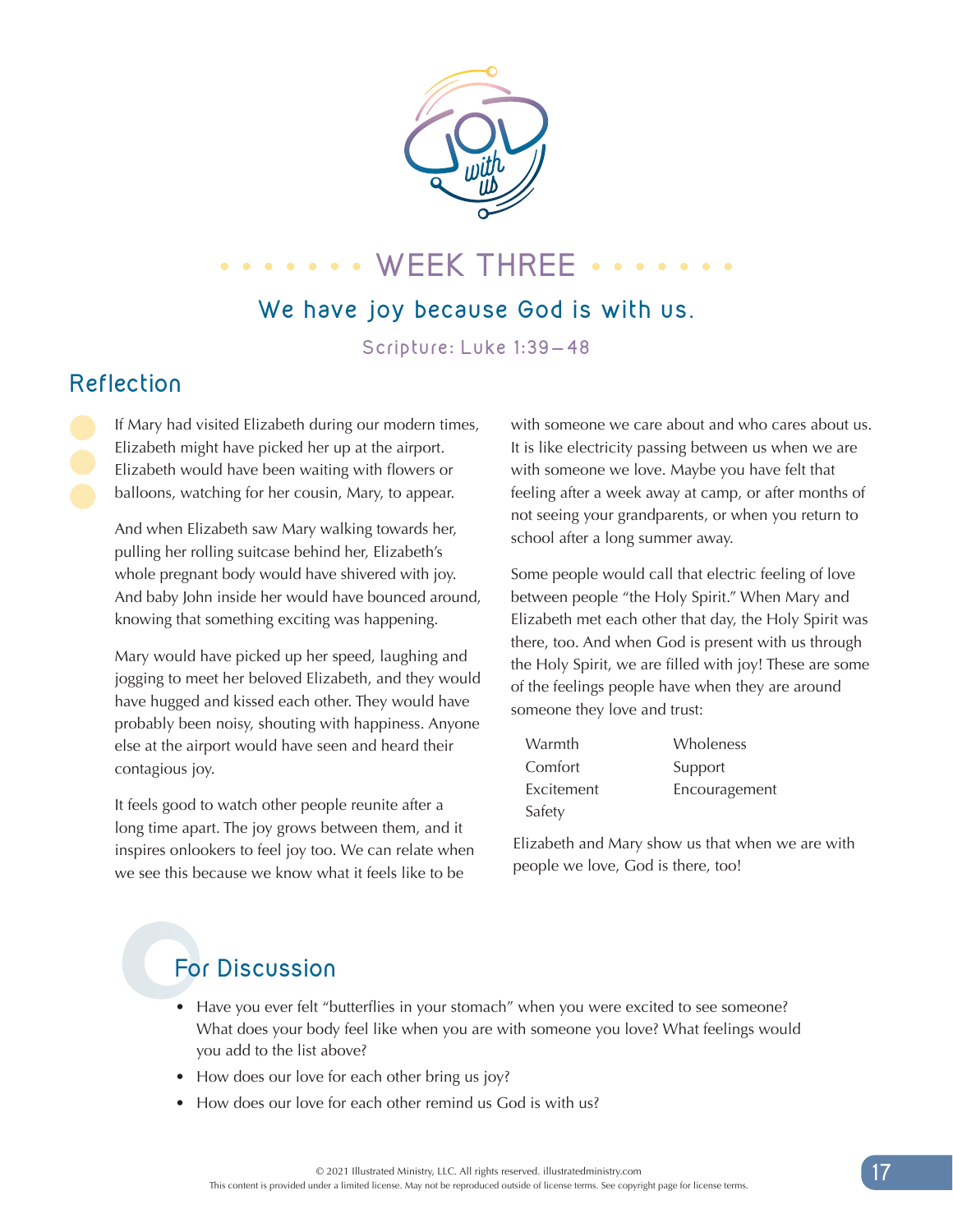#### **Family Activity:** Papier-Mâché Bowl

Have you ever been so overwhelmed by joy that it felt like happiness would explode out of your body? Joy is an amazing feeling, but it doesn't always come easily. Sometimes we need to practice joy, just like we practice cartwheels, violin, or drawing. In this activity, you'll make a papier-mâché bowl to fill with items that help you remember and experience joy.

Blow up a balloon for each person in your family and tie off each end with a knot. Before making your bowls, try playing a game! Can you work together to see how long you can keep the balloons in the air? Don't be afraid to laugh and be silly.

To create your papier-mâché bowl, place the inflated balloon knot-side down inside a plastic cup. Then use tape to secure the balloon to the cup's rim (this will keep the balloon from rolling around).

Mix glue and water in a plastic cup until it looks like runny soup (you'll want more water than glue). Then dip strips of newspaper or tissue paper in the glue mixture and layer it onto your balloon until the top half is covered. Let it dry for a few hours.

When the glue has hardened, gently pop the balloon and remove it from the bowl. Then decorate your bowl with your favorite colors of washable paint. As the paint dries, gather a few small items that help you experience joy (i.e., bouncy ball, fidget toy, polished rock, scented candle, kaleidoscope). Then place the items inside your bowl and put the bowl somewhere you'll see it often to remind you to practice and experience joy each day.

*Note: Your bowl might have a round bottom causing it to roll when you place items inside. If you want it to stay still, flip the bowl upside down and gently press the center of the bottom to create a small dent.*

## **MATERIALS**

- $\square$  Balloon
- $\square$  Tape
- $\Box$  Plastic cups
- $\square$  Glue
- $\square$  Water
- $\Box$  Strips of newspaper or tissue paper
- $\Box$  Washable paint
- $\square$  Paintbrush

#### **Prayer**

Dear God, thank you for the electric love and joy-filled laughter we feel when we are with people we love. When our bodies buzz with excitement, may we remember you are always

with us. Amen.